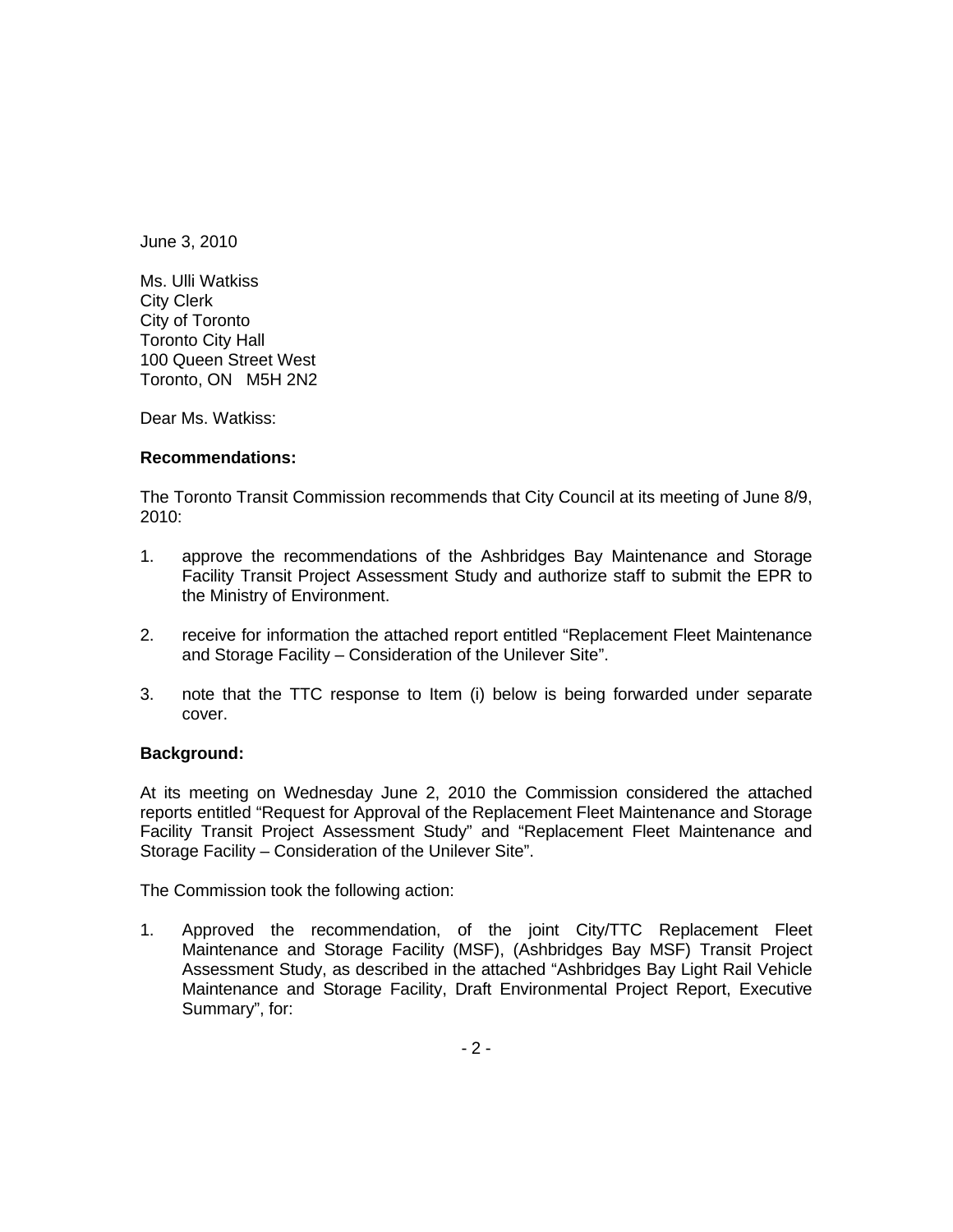- a. Locating the MSF on the property at the southeast corner of Lake Shore Boulevard East and Leslie Street (Ashbridges Bay Site) adjacent to the Ashbridges Bay Wastewater Treatment Facility;
- b. The construction of a non-revenue service connection from the existing streetcar network at Queen Street to the proposed Ashbridges Bay Maintenance and Storage Facility, via Leslie Street;
- 2. Noted that five public consultation open houses/presentations have been held. In addition, consultation with local Councillors, local community groups and stakeholders have been held;
- 3. Forward this report to the Toronto City Manager with a request to submit a report to the June 8/9, 2010 Toronto City Council meeting recommending that City Council approve the recommendations of the Ashbridges Bay MSF Transit Project Assessment Study and authorize staff to submit the EPR to the Ministry of the Environment; and
- 4. Forward this report to the Ontario Ministry of the Environment, for information.
- 5. Forward the "Replacement Fleet Maintenance and Storage Facility Consideration of the Unilever Site" report to Toronto City Council for information.

The Commission also approved the following motions:

- (i) Consider the addition of a second access route as part of the Transit Project Assessment Plan and report to City Council on the Knox/Eastern/Russell route.
- (ii) Meet with stakeholders to ensure appropriate mitigation for the Leslie Street route.
- (iii) Staff report back on the changes proposed to the Russell Streetcar Facility to accommodate the new LRV's and to consult with the public on the impacts and mitigation measures of the changes to the Russell facility.
- (iv) Ensure design excellence for the site and also the route to include a greening strategy to Queen Street on Leslie Street.
- (v) Establish a construction liaison committee for the site and the route.
- (vi) Direct TTC staff to comment to the Commission and the Film Board on the results of testing and vibration measurements of the prototype LRVs.

- 3 -

- (vii) Direct TTC staff to maintain the connection track in a very good to excellent state of repair. The state of repair.
- (viii) Direct staff to collaborate with City of Toronto Employment Services and the ATU, Local 113 on the development of a local outreach and training initiative for the Ashbridges Bay LRV Facility.